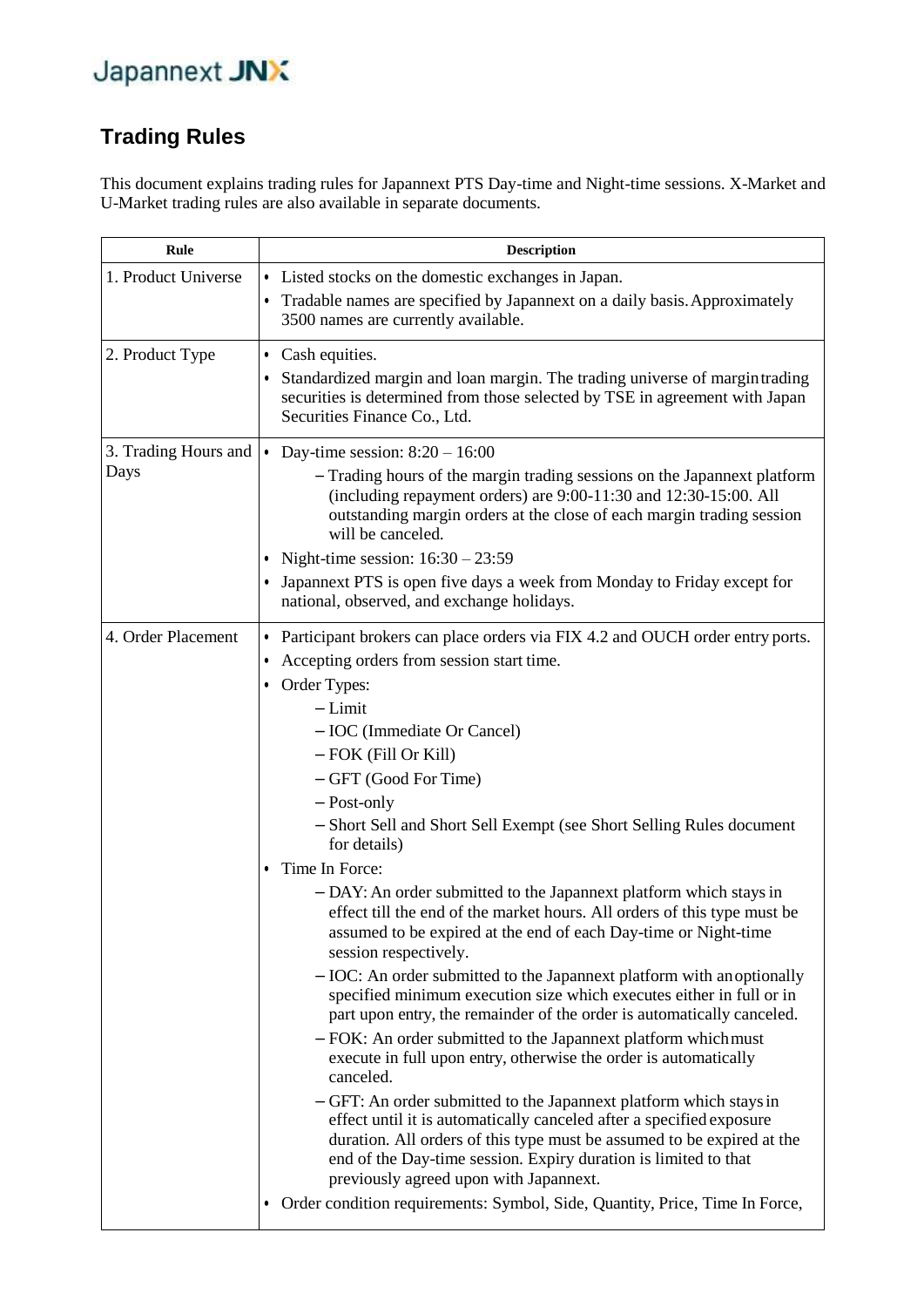| Rule                  | <b>Description</b>                                                                                                                                                                                                                                                     |  |  |  |
|-----------------------|------------------------------------------------------------------------------------------------------------------------------------------------------------------------------------------------------------------------------------------------------------------------|--|--|--|
|                       | Capacity (Principal or Agency), Cash or Margin (Open or Close, Negotiable<br>or Standardized).                                                                                                                                                                         |  |  |  |
|                       | • The following actions are supported for existing orders:                                                                                                                                                                                                             |  |  |  |
|                       | - Order Cancel                                                                                                                                                                                                                                                         |  |  |  |
|                       | - Limit Price Amendment                                                                                                                                                                                                                                                |  |  |  |
|                       | - Order Quantity Amendment                                                                                                                                                                                                                                             |  |  |  |
|                       | • Orders can be optionally prevented from self-match upon entry (see Self-<br>Trade Prevention document for details).                                                                                                                                                  |  |  |  |
| 5. Order Restrictions | • Maximum Quantity:                                                                                                                                                                                                                                                    |  |  |  |
|                       | The order quantity limit is 5% of the total number of outstanding shares. An                                                                                                                                                                                           |  |  |  |
|                       | order with a quantity exceeding this limit will be rejected.                                                                                                                                                                                                           |  |  |  |
|                       | Maximum Value:                                                                                                                                                                                                                                                         |  |  |  |
|                       | - For FIX, the standard order value limit is 100 million JPY. An order<br>with a value exceeding this limit will be rejected. The 100 million JPY<br>limit can be increased to 2.5 billion JPY by using the "Special Order"<br>confirmation flag in the order message. |  |  |  |
|                       | - For OUCH, the order value limit is 2.5 billion JPY.                                                                                                                                                                                                                  |  |  |  |
|                       | • Price Range:                                                                                                                                                                                                                                                         |  |  |  |
|                       | The limit price of an order should be within the price range specified by                                                                                                                                                                                              |  |  |  |
|                       | Japannext PTS. If the limit price is outside this range, then the order will be<br>rejected. Newly listed stocks without an initial share price on the primary                                                                                                         |  |  |  |
|                       | exchange cannot be traded.                                                                                                                                                                                                                                             |  |  |  |
| 6. Matching Process   | • Order Driven Continuous Matching                                                                                                                                                                                                                                     |  |  |  |
|                       | - When a new order's limit price matches with the ones already accepted<br>in the order book of the PTS, it will be executed at the limit price on<br>the book (FIFO).                                                                                                 |  |  |  |
|                       | - As long as there are orders which can be matched by price and time<br>priority, there will be continuous matching during trading sessions.                                                                                                                           |  |  |  |
|                       | - Order matching starts from session start time (no opening auctions).                                                                                                                                                                                                 |  |  |  |
|                       | - There will be no closing auction conducted at Japannext PTS.                                                                                                                                                                                                         |  |  |  |
|                       | Matching Priority: Price, Time<br>٠                                                                                                                                                                                                                                    |  |  |  |
|                       | - Sell Order: An order at a lower price has priority over one at a higher<br>price.                                                                                                                                                                                    |  |  |  |
|                       | - Buy Order: An order at a higher price has priority over one at a lower<br>price.                                                                                                                                                                                     |  |  |  |
|                       | - When there are orders with same limit price, the one accepted earlier<br>has higher priority.                                                                                                                                                                        |  |  |  |
| 7. Price Range        | • Japannext PTS sets its own price range (daily price limit high/low) which are<br>the same as the exchanges (see Appendix 1 and 2).                                                                                                                                   |  |  |  |
|                       | • If there are any special/temporary adjustments applied with the lower or<br>higher limit at the exchange(s), Japannext PTS follows the same adjustment<br>and adopts the price range accordingly.                                                                    |  |  |  |
|                       | The price range adjustment takes place before the market opens.                                                                                                                                                                                                        |  |  |  |
| 8. Base Price         | • Night-time session                                                                                                                                                                                                                                                   |  |  |  |
|                       | - The base price is based on the primary exchange closing price.                                                                                                                                                                                                       |  |  |  |
|                       | - For special quotation, Japannext PTS will use indicative exchange<br>closing price.                                                                                                                                                                                  |  |  |  |
|                       | - If the stock has any corporate action such as an ex-dividend, Japannext                                                                                                                                                                                              |  |  |  |
|                       | will calculate the adjusted price by referring to the data and parameters                                                                                                                                                                                              |  |  |  |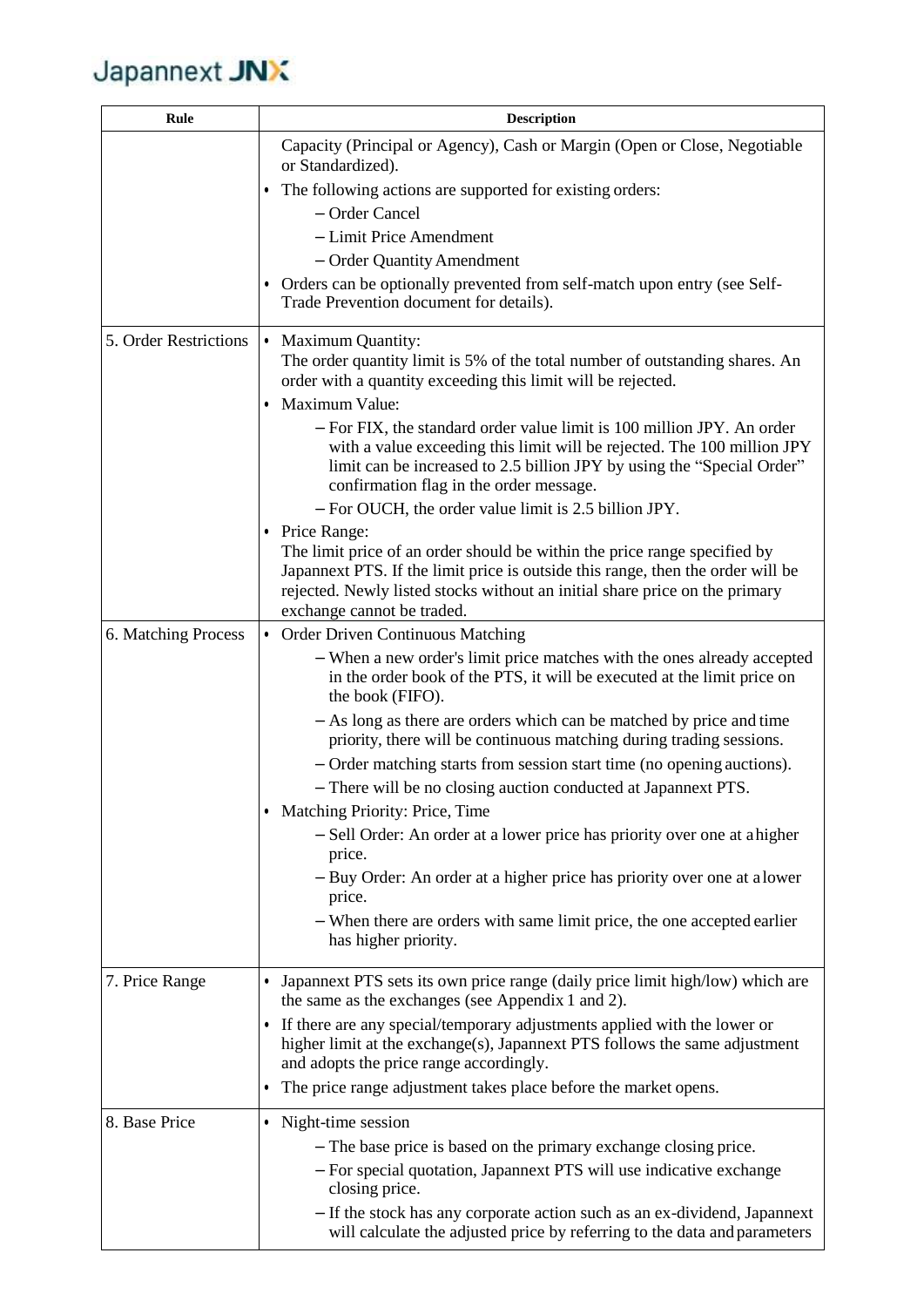| Rule                | <b>Description</b>                                                                                                                                                                                                                                 |  |  |  |  |
|---------------------|----------------------------------------------------------------------------------------------------------------------------------------------------------------------------------------------------------------------------------------------------|--|--|--|--|
|                     | information obtained from the third party data vendor.                                                                                                                                                                                             |  |  |  |  |
|                     | • Day-time session                                                                                                                                                                                                                                 |  |  |  |  |
|                     | - The base price is generally the same as the base price of the listed stock<br>at the primary exchange.                                                                                                                                           |  |  |  |  |
|                     | - In the case where the base price of the listed stock at the primary<br>exchange is not available in a timely manner, the base price of the<br>previous Night-time session will be used.                                                          |  |  |  |  |
| 9. Lot Size         | • In general, Japannext PTS uses the lot size determined by the issuing<br>company.                                                                                                                                                                |  |  |  |  |
|                     | • However, if the original lot size is less than 10 and its lower price limit of the<br>day is in a decimal tick size range, then a lot size of 10 is used.                                                                                        |  |  |  |  |
| 10. Tick Size       | • See Appendix 3.                                                                                                                                                                                                                                  |  |  |  |  |
| 11. Trade Date      | • Always actual calendar date of the execution (T).                                                                                                                                                                                                |  |  |  |  |
| 12. Settlement Date | Day-time session: $T+2$<br>٠                                                                                                                                                                                                                       |  |  |  |  |
|                     | Night-time session: $T+3$<br>٠                                                                                                                                                                                                                     |  |  |  |  |
| 13. Trading Halt    | Japannext PTS may suspend trading in the following cases:                                                                                                                                                                                          |  |  |  |  |
|                     | 1. When the name is restricted by JSDA for off-market trading.                                                                                                                                                                                     |  |  |  |  |
|                     | 2. When the name is suspended for trading at its primary exchange and<br>Japannext PTS evaluates that it is inappropriate to continue trading<br>with the name.                                                                                    |  |  |  |  |
|                     | 3. When the base price is not generated (e.g. IPO stocks).                                                                                                                                                                                         |  |  |  |  |
|                     | 4. When there are irregular or potentially irregular order flows for the<br>name and Japannext PTS evaluates that it is inappropriate to continue<br>trading with the name.                                                                        |  |  |  |  |
|                     | 5. When there is a system failure and Japannext PTS evaluates that it is<br>inappropriate to continue trading on its system.                                                                                                                       |  |  |  |  |
|                     | 6. When Japannext evaluates that it is inappropriate to continue Night-<br>time trading of a certain name and believes it is necessary to notify the<br>public or clarify any of the following:                                                    |  |  |  |  |
|                     | i. material information regarding the name is disclosed on the TDnet<br>(Timely Disclosure Network or Company Announcements Disclosure)<br>Service operated by Tokyo Stock Exchange) website after or on 17:30;                                    |  |  |  |  |
|                     | ii. the name is designated as under supervision or to be delisted by the<br>primary exchange after or on 17:30; or                                                                                                                                 |  |  |  |  |
|                     | iii. the name is reported or publicized by the media or through other<br>avenues after or on 17:30.                                                                                                                                                |  |  |  |  |
|                     | 7. Any other cases when Japannext PTS evaluates that it is unable to<br>sustain fair trading.                                                                                                                                                      |  |  |  |  |
|                     | The trading suspension can be done at any time including during trading<br>hours. Japannext will attempt to notify all participant brokers via e-mail or fax<br>when possible.                                                                     |  |  |  |  |
|                     | The trading suspension and restriction information may be obtained from<br>٠<br>Market Data vendors in real time.                                                                                                                                  |  |  |  |  |
|                     | • When the name is suspended during Night-time session, Japannext will NOT<br>resume trading of the name until next morning. As a result, all outstanding<br>orders of suspended name will be canceled by Japannext as an "Unsolicited<br>Cancel". |  |  |  |  |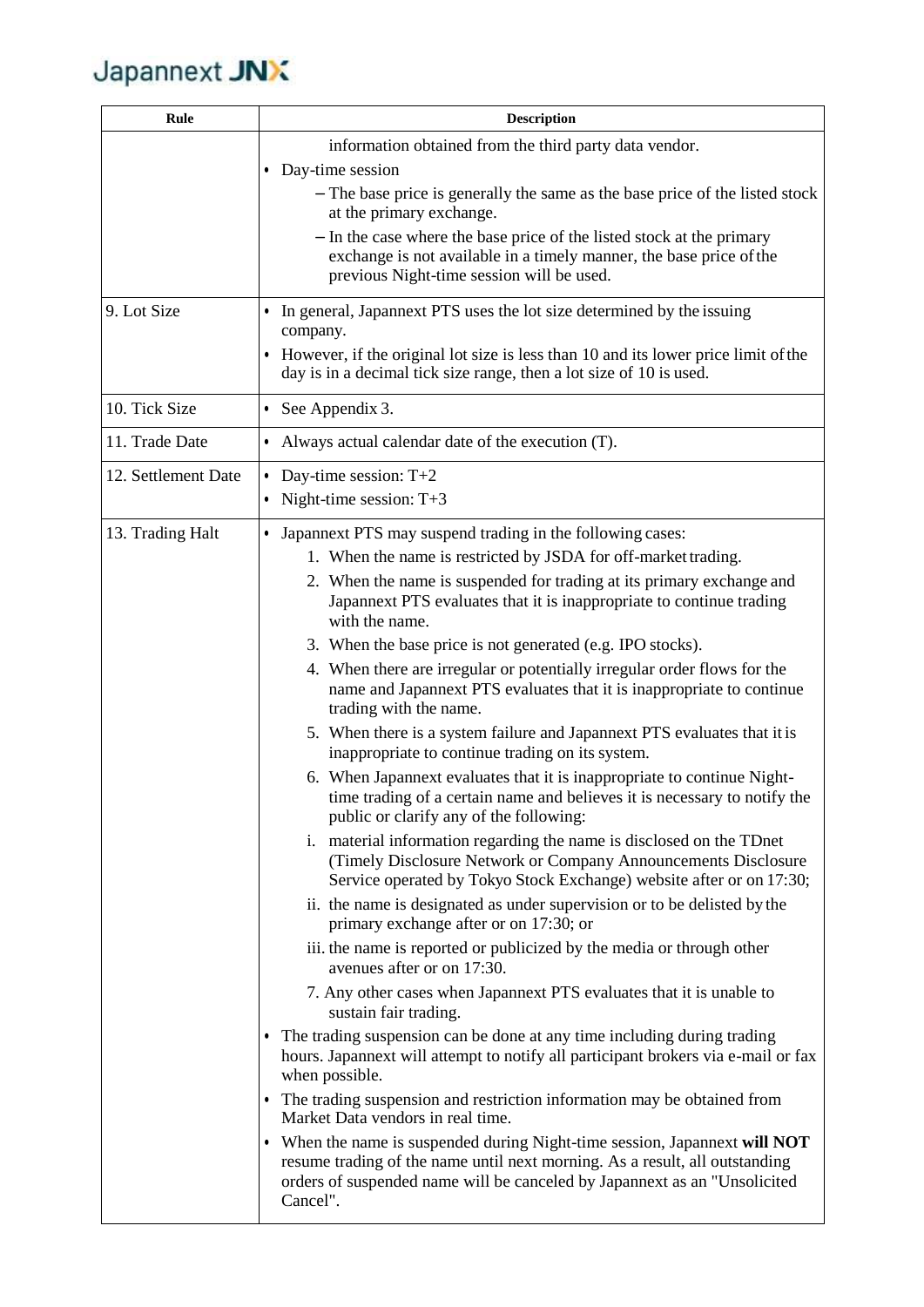| Rule            | <b>Description</b>                                                                                                                                                            |
|-----------------|-------------------------------------------------------------------------------------------------------------------------------------------------------------------------------|
| 14. Market Data | Published by JSDA / PTS Information Network (http://pts.offexchange2.jp/).<br>Available from all major market data vendors.<br>Available as a direct feed from Japannext PTS. |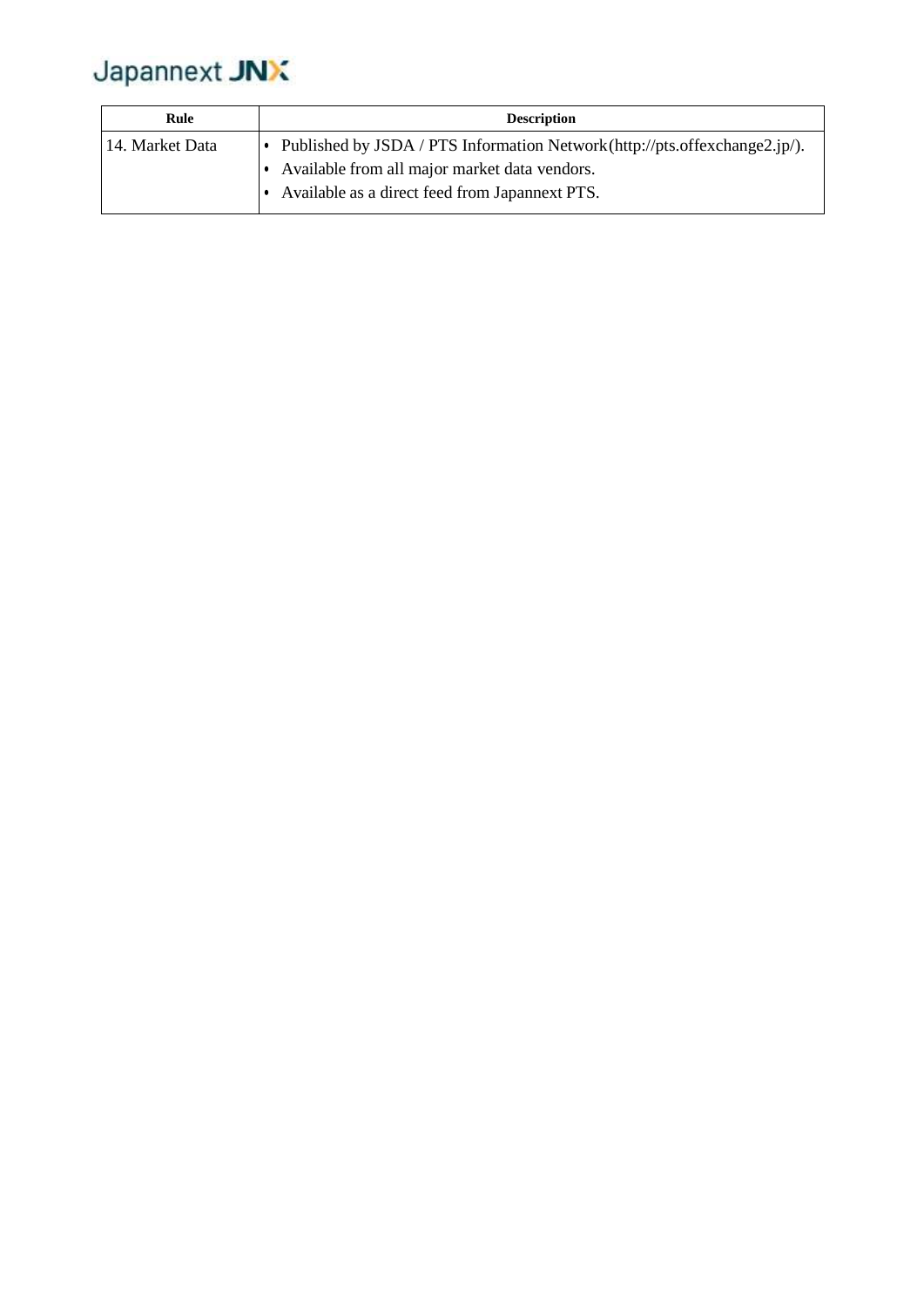### **Appendix 1: Price Range (J Market, X Market)**

| <b>Base Price</b>                  |             | <b>Price</b>     |  |
|------------------------------------|-------------|------------------|--|
| <b>Equal to or greater</b><br>than | Less than   | Range<br>$(\pm)$ |  |
|                                    | ¥100        | 430              |  |
| ¥100                               | ¥200        | 450              |  |
| ¥200                               | ¥500        | ¥80              |  |
| ¥500                               | ¥700        | ¥100             |  |
| ¥700                               | ¥1,000      | ¥150             |  |
| ¥1,000                             | ¥1,500      | ¥300             |  |
| ¥1,500                             | 42,000      | ¥400             |  |
| 42,000                             | ¥3,000      | ¥500             |  |
| ¥3,000                             | 45,000      | ¥700             |  |
| 45,000                             | 47,000      | ¥1,000           |  |
| 47,000                             | ¥10,000     | ¥1,500           |  |
| ¥10,000                            | ¥15,000     | ¥3,000           |  |
| ¥15,000                            | ¥20,000     | ¥4,000           |  |
| ¥20,000                            | ¥30,000     | 45,000           |  |
| ¥30,000                            | ¥50,000     | ¥7,000           |  |
| ¥50,000                            | ¥70,000     | ¥10,000          |  |
| ¥70,000                            | ¥100,000    | ¥15,000          |  |
| ¥100,000                           | ¥150,000    | ¥30,000          |  |
| ¥150,000                           | ¥200,000    | ¥40,000          |  |
| ¥200,000                           | ¥300,000    | ¥50,000          |  |
| ¥300,000                           | ¥500,000    | ¥70,000          |  |
| ¥500,000                           | ¥700,000    | ¥100,000         |  |
| ¥700,000                           | ¥1,000,000  | ¥150,000         |  |
| ¥1,000,000                         | ¥1,500,000  | ¥300,000         |  |
| ¥1,500,000                         | ¥2,000,000  | ¥400,000         |  |
| ¥2,000,000                         | ¥3,000,000  | ¥500,000         |  |
| ¥3,000,000                         | ¥5,000,000  | ¥700,000         |  |
| ¥5,000,000                         | ¥7,000,000  | ¥1,000,000       |  |
| ¥7,000,000                         | ¥10,000,000 | ¥1,500,000       |  |
| ¥10,000,000                        | ¥15,000,000 | ¥3,000,000       |  |
| ¥15,000,000                        | ¥20,000,000 | ¥4,000,000       |  |
| ¥20,000,000                        | ¥30,000,000 | ¥5,000,000       |  |
| ¥30,000,000                        | ¥50,000,000 | ¥7,000,000       |  |
| ¥50,000,000                        |             | ¥10,000,000      |  |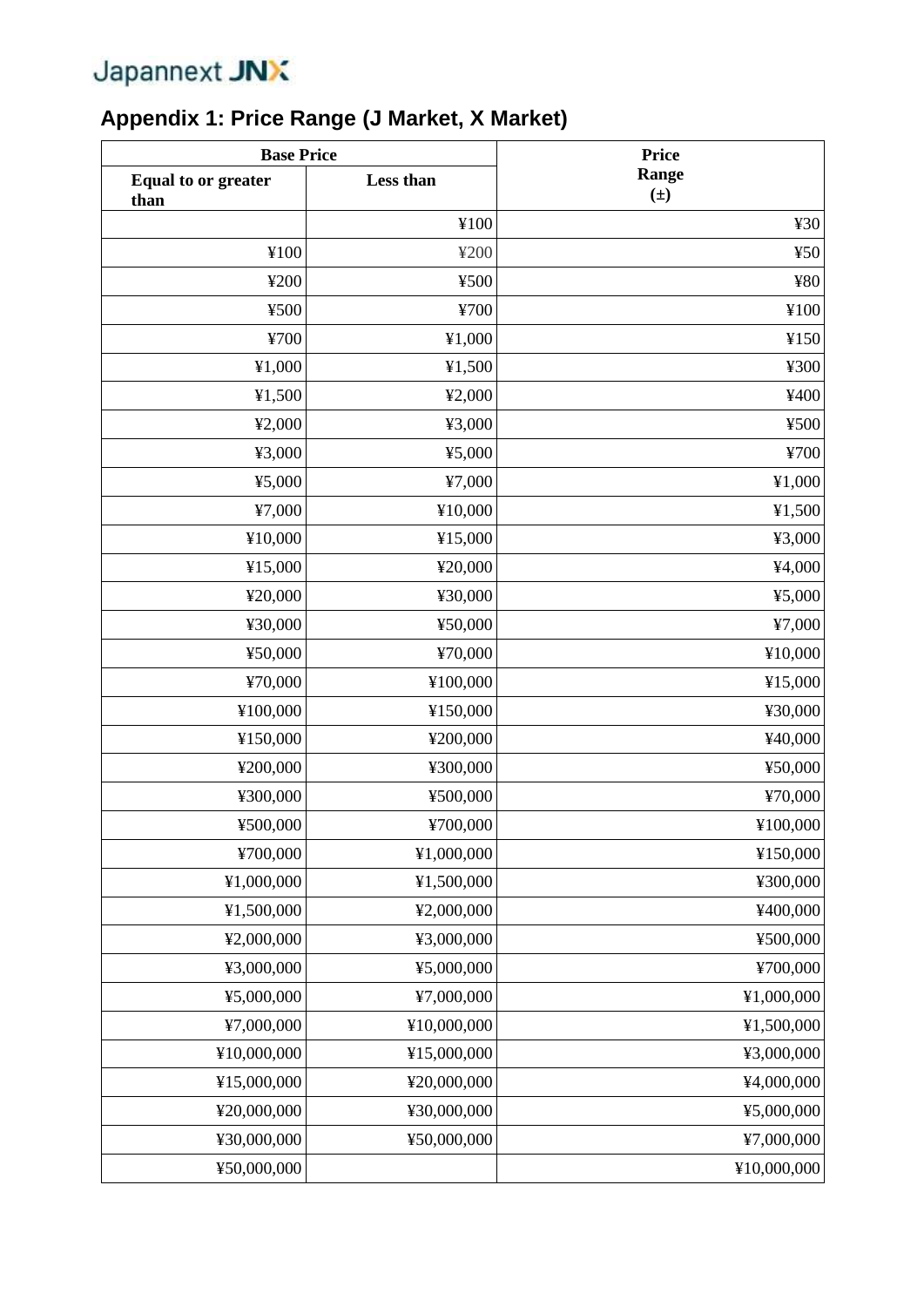#### **Appendix 2: Price Range (U Market)**

| <b>Base Price</b>                  |             | <b>Price</b>     |  |
|------------------------------------|-------------|------------------|--|
| <b>Equal to or greater</b><br>than | Less than   | Range<br>$(\pm)$ |  |
|                                    | ¥100        | ¥60              |  |
| ¥100                               | ¥200        | ¥100             |  |
| ¥200                               | ¥500        | ¥160             |  |
| ¥500                               | ¥700        | ¥200             |  |
| ¥700                               | ¥1,000      | ¥300             |  |
| ¥1,000                             | ¥1,500      | ¥600             |  |
| 41,500                             | 42,000      | ¥800             |  |
| 42,000                             | ¥3,000      | ¥1,000           |  |
| ¥3,000                             | 45,000      | ¥1,400           |  |
| 45,000                             | ¥7,000      | 42,000           |  |
| ¥7,000                             | ¥10,000     | ¥3,000           |  |
| ¥10,000                            | ¥15,000     | 46,000           |  |
| 15,000                             | ¥20,000     | ¥8,000           |  |
| ¥20,000                            | ¥30,000     | ¥10,000          |  |
| ¥30,000                            | ¥50,000     | ¥14,000          |  |
| ¥50,000                            | ¥70,000     | ¥20,000          |  |
| ¥70,000                            | ¥100,000    | ¥30,000          |  |
| ¥100,000                           | ¥150,000    | ¥60,000          |  |
| ¥150,000                           | ¥200,000    | ¥80,000          |  |
| ¥200,000                           | ¥300,000    | ¥100,000         |  |
| ¥300,000                           | ¥500,000    | ¥140,000         |  |
| ¥500,000                           | ¥700,000    | ¥200,000         |  |
| ¥700,000                           | ¥1,000,000  | ¥300,000         |  |
| ¥1,000,000                         | ¥1,500,000  | ¥600,000         |  |
| ¥1,500,000                         | ¥2,000,000  | ¥800,000         |  |
| ¥2,000,000                         | ¥3,000,000  | ¥1,000,000       |  |
| ¥3,000,000                         | ¥5,000,000  | ¥1,400,000       |  |
| ¥5,000,000                         | ¥7,000,000  | ¥2,000,000       |  |
| ¥7,000,000                         | ¥10,000,000 | ¥3,000,000       |  |
| ¥10,000,000                        | ¥15,000,000 | ¥6,000,000       |  |
| ¥15,000,000                        | ¥20,000,000 | ¥8,000,000       |  |
| ¥20,000,000                        | ¥30,000,000 | ¥10,000,000      |  |
| ¥30,000,000                        | ¥50,000,000 | ¥14,000,000      |  |
| ¥50,000,000                        |             | ¥20,000,000      |  |